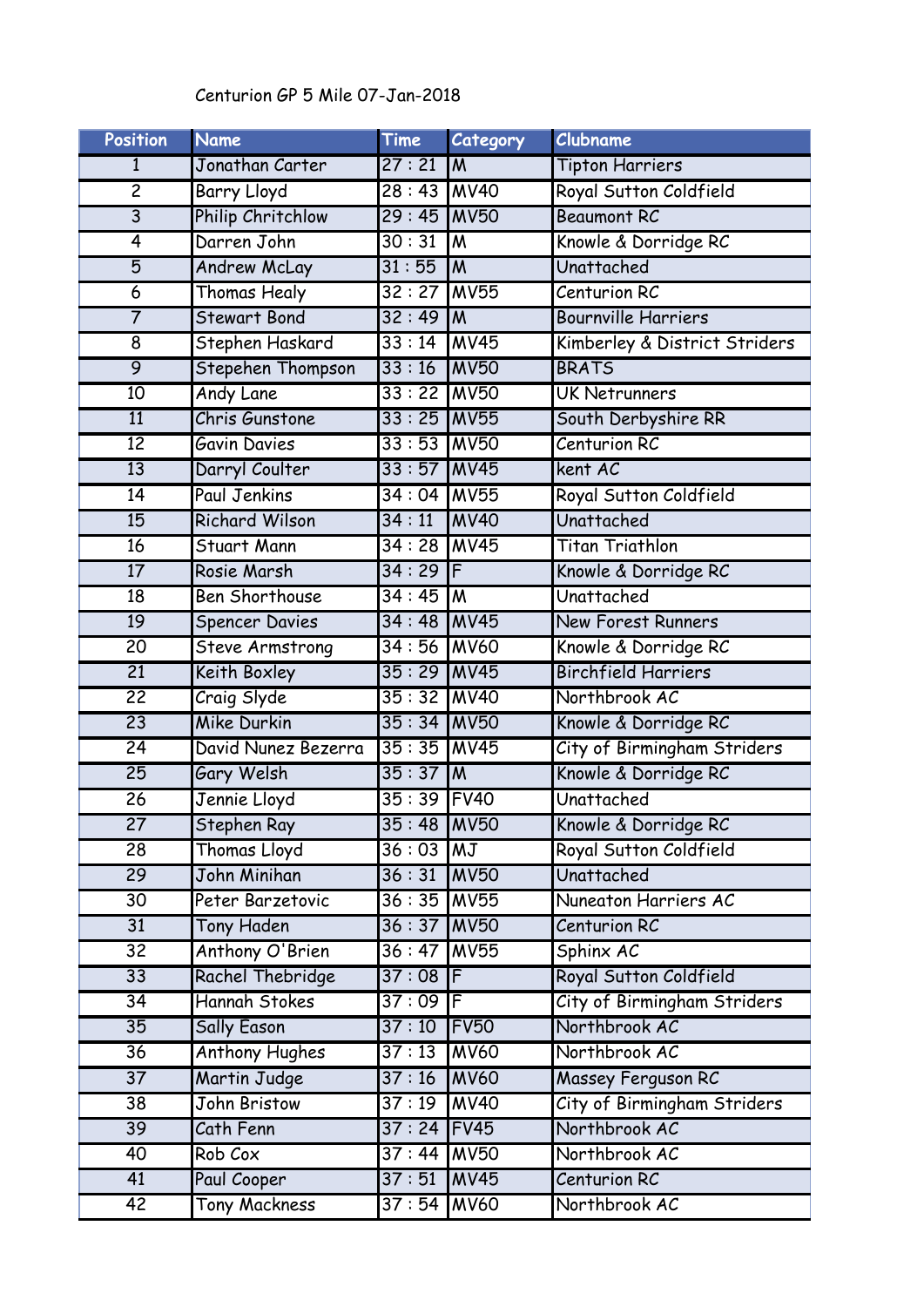| 43              | Pete Rees               | $38:01$ MV45 |                  | <b>Team Derby Runner</b>    |
|-----------------|-------------------------|--------------|------------------|-----------------------------|
| 44              | Siohan Cotter           | 38:13        | FV <sub>50</sub> | Knowle & Dorridge RC        |
| $\overline{45}$ | Amy Burdis              | 38:23        | IF               | Northbrook AC               |
| 46              | Amanda Knight           | $38:34$ F    |                  | Hinckley Running Club       |
| 47              | Elaine Callinan         | 38:36        | FV55             | Knowle & Dorridge RC        |
| 48              | Dionisis Theodosis      | 38:42        | <b>MV40</b>      | City of Birmingham Striders |
| 49              | <b>Nick Hanson</b>      | 38:50        | MV55             | Unattached                  |
| $\overline{50}$ | Jane Hunt               | 39:06        | FV55             | Knowle & Dorridge RC        |
| $\overline{51}$ | Stephen McCann          | 39:08        | MV45             | <b>Birchfield Harriers</b>  |
| 52              | <b>Andrew Taylor</b>    | 39:09        | Iм               | Quakers                     |
| 53              | David Carbutt           | 39:10        | <b>I</b> M       | Knowle & Dorridge RC        |
| $\overline{54}$ | Robert Sharratt         | 39:16        | MV55             | <b>Burton AC</b>            |
| 55              | Martin Henderson        | 39:21        | M                | Centurion RC                |
| 56              | Nigel Bassnett          | 39:30        | M <sub>0</sub>   | Unattached                  |
| 57              | <b>Bernard Blundell</b> | $39:35$ MV45 |                  | Northbrook AC               |
| $\overline{58}$ | Eric Robathan           | 39:41        | <b>MV55</b>      | Centurion RC                |
| 59              | Jeanette Robathan       | 39:45        | FV50             | Centurion RC                |
| 60              | Robert Stewart          | 40:02        | IΜ               | Knowle & Dorridge RC        |
| 61              | <b>Brett Patten</b>     | 40:56        | <b>IM</b>        | Unattached                  |
| 62              | Marilyn Maidment        | 41:02        | FV65             | Centurion RC                |
| 63              | Keith Fairfax           | 41:10        | <b>MV50</b>      | Unattached                  |
| 64              | <b>Paul Cozens</b>      | 41:40        | <b>MV55</b>      | Northbrook AC               |
| 65              | Debbie Streets          | 41:48        | FV45             | Kenilworth Runners          |
| 66              | <b>Adrian Lloyd</b>     | 41:59        | <b>MV65</b>      | Centurion RC                |
| 67              | Karen Timothy           | 42:04        | FV55             | Sphinx AC                   |
| 68              | Helen Lane              | 42:08 FV50   |                  | <b>UK Netrunners</b>        |
| 69              | Graham Edwards          | 42:10        | <b>MV50</b>      | Knowle & Dorridge RC        |
| 70              | Jo Arden                | 42:14 FV45   |                  | Northbrook AC               |
| $\overline{71}$ | Paul Winwood            | $42:24$ MV50 |                  | Knowle & Dorridge RC        |
| $\overline{72}$ | Carol Blower            | 42:31        | FV55             | Leamington $C + AC$         |
| $\overline{73}$ | Kasia Niedzwiedzka      | 42:33 FV40   |                  | City of Birmingham Striders |
| $\overline{74}$ | John Curtin             | 42:39 MV65   |                  | Centurion RC                |
| 75              | Jamie Sircom            | 43:28 MV40   |                  | Halesowen                   |
| $\overline{76}$ | Julie Cozens            | 43:41        | FV55             | Northbrook AC               |
| $\overline{77}$ | Paul Twose              | 43:51        | <b>MV50</b>      | <b>BRATS</b>                |
| $\overline{78}$ | Alan Marshall           | 43:57        | <b>MV50</b>      | Knowle & Dorridge RC        |
| $\overline{79}$ | Lucy McCann             | 44 : 24 FV45 |                  | Centurion RC                |
| 80              | Victoria O'Brien        | $44:35$ F    |                  | Sphinx AC                   |
| 81              | <b>Katie Price</b>      | 44:51        | FV40             | Knowle & Dorridge RC        |
| $\overline{82}$ | George Gaye             | 44:58 MV55   |                  | Unattached                  |
| 83              | Anne Hughes             | 45:02 FV60   |                  | Northbrook AC               |
| 84              | <b>Martin Jones</b>     | 45:06        | <b>MV60</b>      | Unattached                  |
| 85              | Kate Marsh              | 45:18        | IF               | Knowle & Dorridge RC        |
| 86              | Tanya Griffiths         | 45 : 41      | IF               | Centurion RC                |